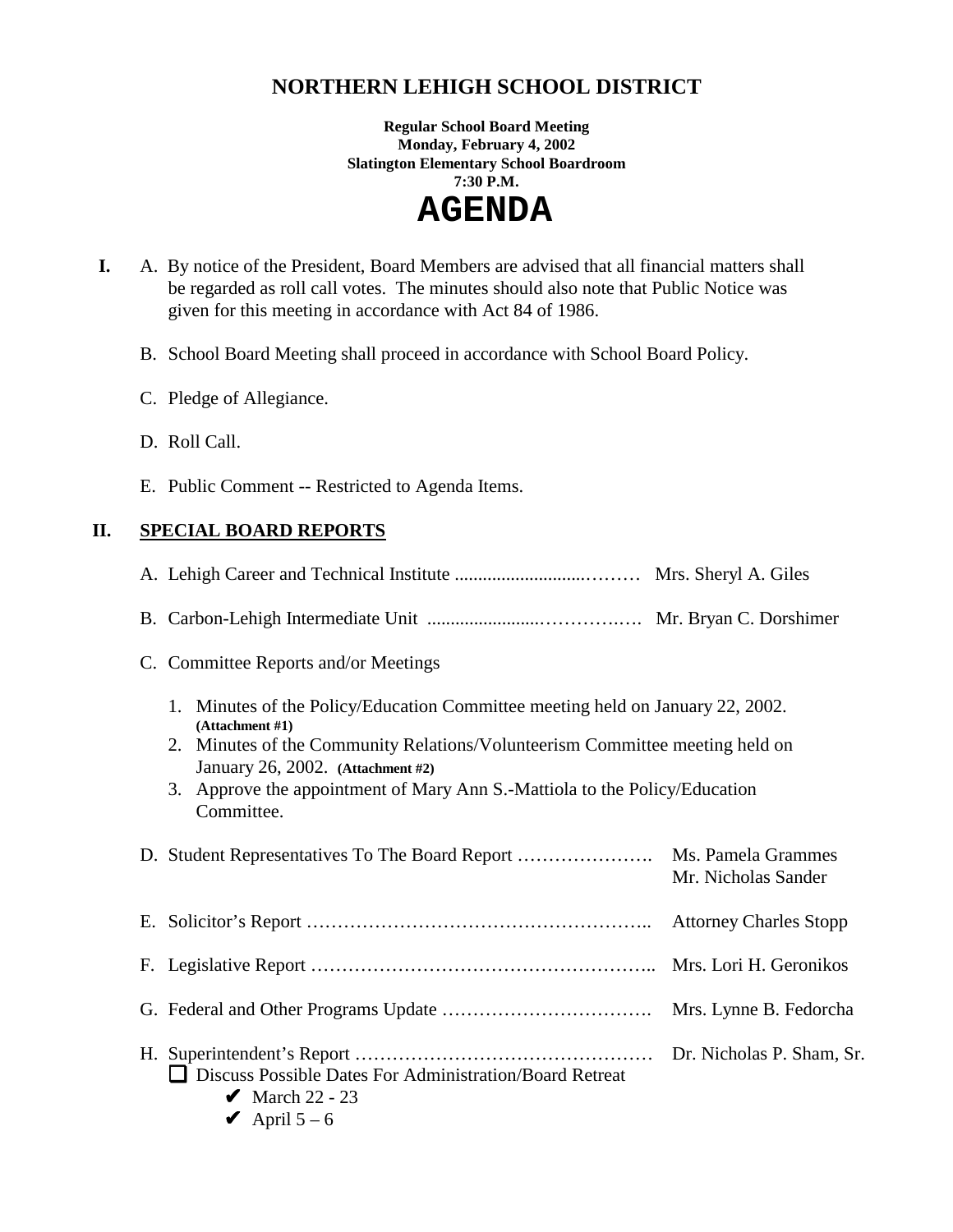- ❏County of Lehigh Election Board Information
- ❏National School Counseling Week February 4-8
- ❏New/Seasoned School Board Member Orientation At CLIU **(Attachment #3)**
- ❏High School Curriculum Changes Discussion
- I. An Executive Board Workshop will be held from 6:00 to 7:30 p.m. in the Superintendent's Office.

# **III. PERSONNEL**

#### A. Appointments

## 1. Instructional

| a. Angela J. Scolaro     | <b>Temporary Vacancy Replacement Teacher</b>          |  |
|--------------------------|-------------------------------------------------------|--|
| Assignment:              | Wellness and Fitness Teacher in the senior high       |  |
|                          | school, replacing Robert Kern for the second semester |  |
|                          | of the 2001-2002 school year.                         |  |
| Salary:                  | $$35,200$ (Step 1-Bachelors)                          |  |
| <b>Effective Date:</b>   | January 28, 2002                                      |  |
| <b>Termination Date:</b> | On or about June 14, 2002                             |  |

## B. Substitutes

- 1. Non-Instructional
	- a. Approve the following substitute aide for the 2001-2002 school year at the substitute rate of \$7.25 per hour:

 Dorothea Curran Jill Hontz

b. Approve the following substitute secretary for the 2001-2002 school year at the substitute rate of \$7.25 per hour:

 Dorothea Curran Jill Hontz

- C. Approve to enter into a three-year agreement between the Northern Lehigh School District and the district's Food Services Director, Paul Horner, commencing on October 1, 2001 and ending on October 1, 2004. **(Please see attachment #4)**
	- D. Salary Adjustment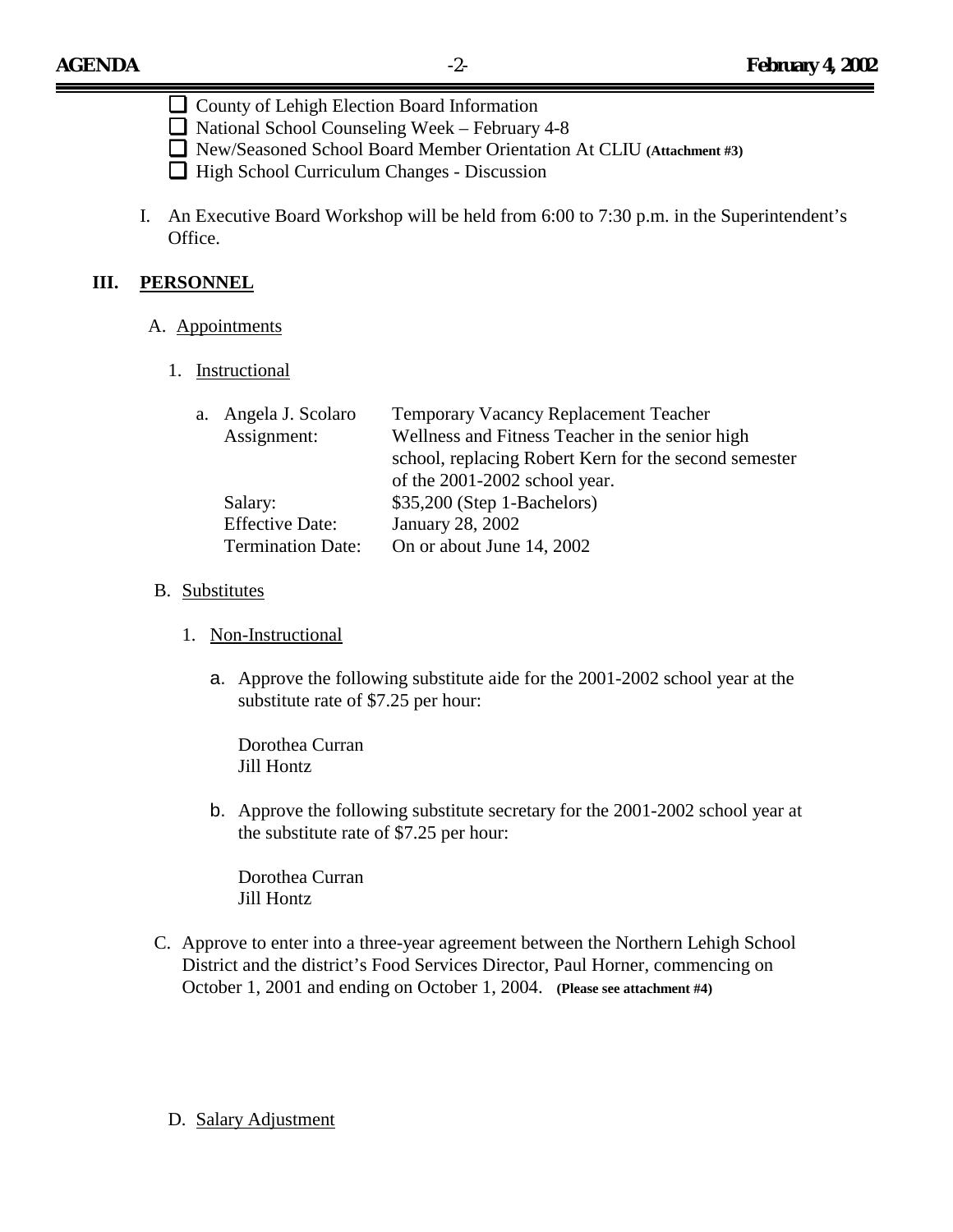Acknowledge the following teacher who has completed the requirements per the Collective Bargaining Agreement that would entitle her to a salary increase for the second half of the 2001-2002 school year:

| Bobbi L. Shupp |           |          |
|----------------|-----------|----------|
| From:          | $6B + 24$ | \$37,500 |
| To:            | 6М        | \$38,500 |

E. Permission to Extend Unpaid Leave of Absence

Approve the request of Cassandra Frantz, high school special education teacher, to extend her unpaid leave of absence. On June 4, 2001, the Board granted Mrs. Frantz a Child Rearing Leave of Absence, which was followed by an unpaid leave of absence ending on or about March 12, 2002. Mrs. Frantz is requesting that her unpaid leave be extended until on or about April 30, 2002, which is the end of the sixth marking period.

## **IV. POLICY**

#### A. Conferences Requiring Board Approval

- 1. Approve the request of Deborah Geiger and Susanne Hegedus, Slatington Elementary kindergarten teachers, to attend the fourth annual Staff Development for Educators Annual Conference for Pennsylvania Kindergarten Teachers on March 6, 2002 in Hershey, PA. Approximate expenses include \$149.00 each for registration, \$48.00 for travel for a total approximate cost of \$346.00 plus the cost of two substitute teachers for one day. This conference has been approved by the district's Continuing Professional Education Committee.
- 2. Approve the request of Linda Thompson and Sheila Lanshe, district guidance counselors, to attend the PA School Counselor's Association Annual Conference on April 25 and 26, 2002 in Lancaster, PA. Approximate expenses include \$230.00 each for registration, \$20.00 for meals, \$48.00 for travel, \$120.99 for lodging, for a total approximate cost of \$648.99. Mrs. Lanshe's conference was included in the 2001- 2002 budget. Mrs. Thompson's conference will be paid for through IDEA funds.
- 3. Approve the request of Elizabeth Vasquez, Peters Elementary special education teacher, to attend a Bureau of Education & Research conference in Allentown on February 19, 2002. Expenses for this conference, entitled "Successfully Using Learning Centers To Enhance Your Classroom Instruction K-2" include \$145.00 for registration plus the cost of a substitute for one day and will be paid for through IDEA funds.
- 4. Approve the request of Karen Nicholas and Christopher Iacobelli to attend the Pennsylvania Department of Education Principals' Technology Leadership Academy at IU 20 and IU 21 on February 27, April 22, April 24, May 7, May 9, 2002. Expenses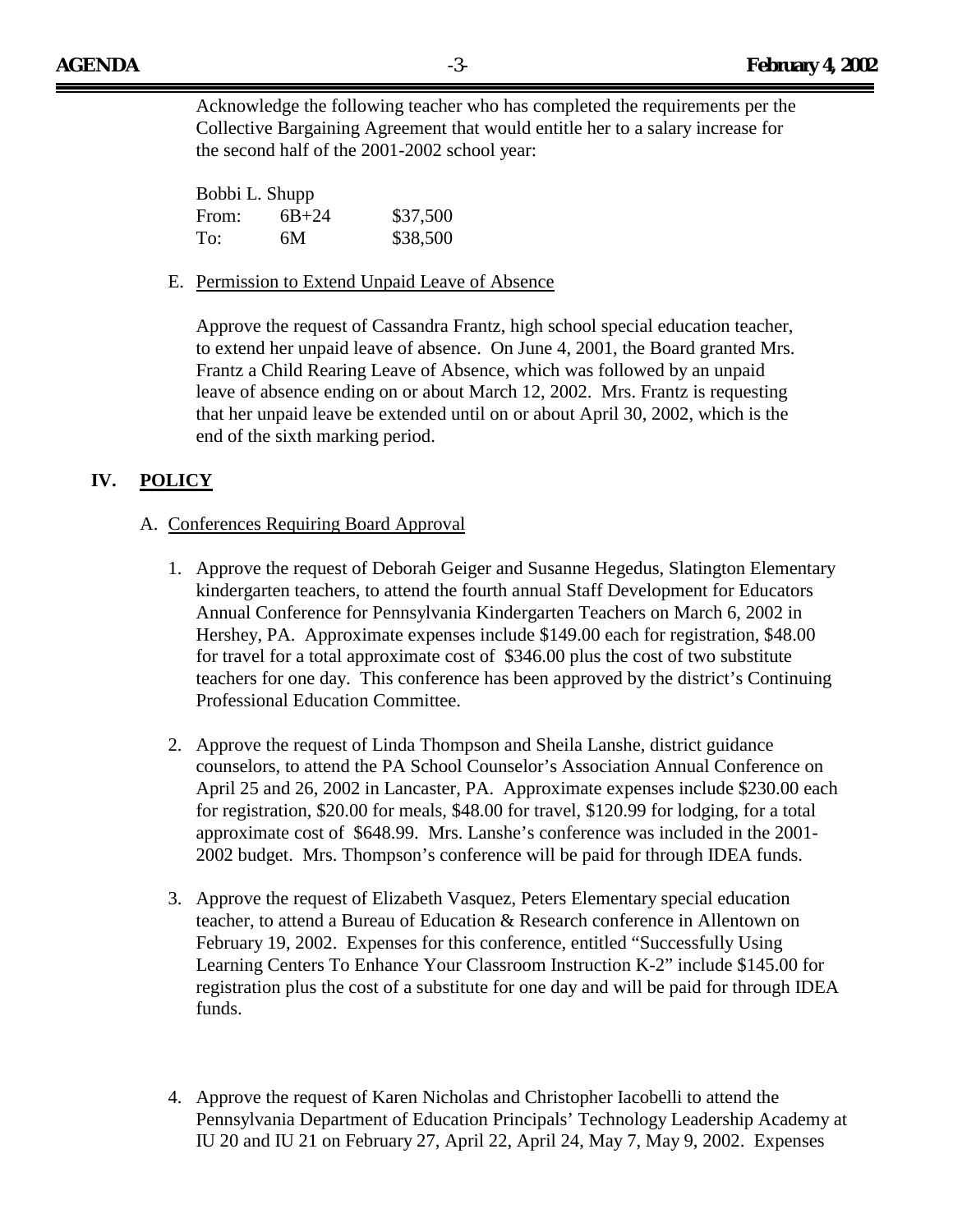include \$200.00 each for registration, \$30.00 for travel for a total approximate cost of \$430.00 and will be paid for through Curriculum and Instruction Funds.

- 5. Approve the request of Lynne Fedorcha to attend the Annual Pennsylvania Association of Federal Programs Conference in Seven Springs, PA from April 21-24, 2002. Expenses include \$175.00 for registration, \$144.00 for travel, \$492.00 for lodging, \$30.00 miscellaneous fees for a total approximate cost of \$841.00 and was included in the 2001- 2002 budget.
- B. Approve the Northern Lehigh High School Student Activities Account Fund Statement for the month of December 2001. **(Attachment #5)**
- C. Board Policies
	- 1. First Reading

Approve revisions to school board policy #815 -- Acceptable Use of Internet, etc. as presented after first reading to bring this policy in line with requirements of CIPA (Children's Internet Protection Act). **(Attachment #6)** 

2. Second Reading

Approve revisions to school board policy #433 – Professional Employees, as presented after second reading. **(Attachment #7)**

#### **V. CURRICULUM AND INSTRUCTION**

- A. Approve changes to the senior high school curriculum for the 2002-2003 school as presented in **attachment #8**.
- B. Approve the recommendation of the administration to add the following courses, at no cost to the district, to the high school curriculum for the 2002-2003 school year: **(Attachment #9)**

PSSA Mathematics PSSA English

## **VI. OLD BUSINESS**

A. Rescind Motion

Approve to rescind the motion approved at the January 7, 2002 meeting authorizing the administration to advertise for a head varsity soccer coach and an assistant varsity soccer coach at a recommended 2001-2002 salary of \$5000 for the head coach and \$3000 for the assistant coach. It is also recommended that these two positions be negotiated as part of the new Collective Bargaining Agreement.

#### **VII. NEW BUSINESS**

## **VIII. FINANCIAL**